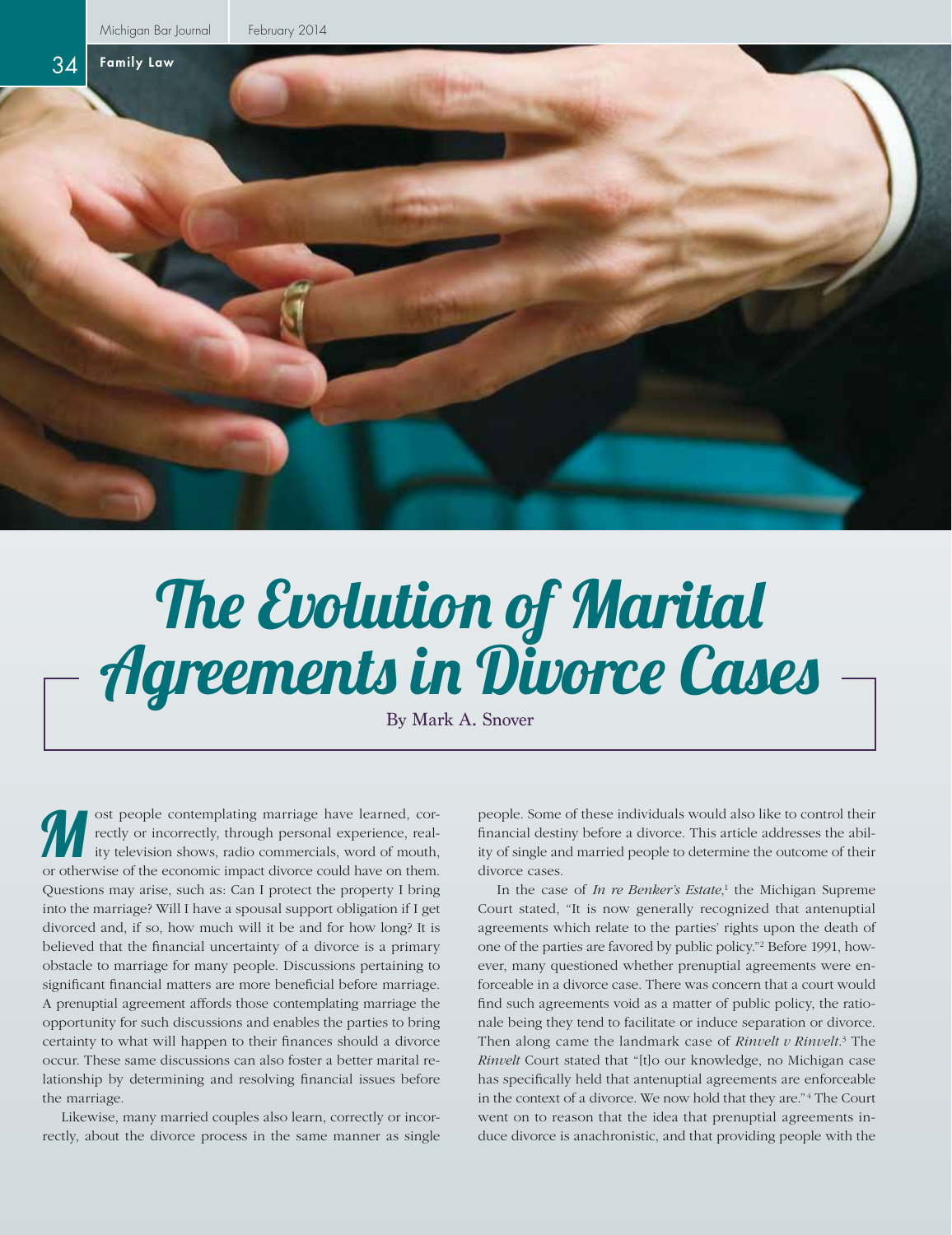opportunity to think through the financial aspects of their marriage beforehand could only foster strength and permanency in the relationship. In this day and age, judicial recognition of prenuptial agreements most likely "encourages rather than discourages marriage."5 For prenuptial agreements to be valid and enforceable, the *Rinvelt* Court held that the following standards of fairness must be met:

- Was the agreement obtained through fraud, duress, mistake, or misrepresentation or nondisclosure of material fact?
- Was the agreement unconscionable when executed?
- Have the facts and circumstances changed since the agreement was executed, so as to make its enforcement unfair and unreasonable?<sup>6</sup>

The next major development relating to the evolutionary process of this body of law is the holding of the Court in *Reed v Reed*. 7 At the time their prenuptial agreement was executed, the parties' combined net worth was less than \$20,000. Their prenuptial agreement provided, among other things, that each party was to have complete control of his or her separate property acquired by either of them in an individual capacity, and that in the event of a divorce, the defendant would receive the marital home. The Court determined the heart of the premarital agreement was the provision that:

[T]he parties agree to maintain their separate property as if not married:

Separate Property. Except as herein provided, each party shall have complete control of his or her separate property, and may enjoy and dispose of such property in the same manner as if the marriage had not taken place. The foregoing shall apply to all property now owned by either of the parties and to all property which may hereafter be acquired by either of them in an individual capacity.<sup>8</sup>

During the 25-year marriage, the parties' earnings were almost identical. At the time of the divorce, the defendant's separate property, accumulated by him during the marriage, constituted the lion's share of the property.

The plaintiff filed a motion seeking a partial summary disposition, asserting that the prenuptial agreement was unenforceable. The trial court agreed and declared the prenuptial agreement null and void, claiming the real reason for the ruling was that "the facts and circumstances had so changed since the agreement was executed that its enforcement would be unfair and unreasonable."9 The Court of Appeals reversed the ruling and determined that the prenuptial agreement was enforceable. In reaching its decision, the Court relied on *Kuziemko v Kuziemko*. 10 The Court stated that although *Kuziemko* "is an unpublished opinion that lacks binding precedential effect under the rule of stare decisis...its reasoning is persuasive and instructive....The trial court properly determined that the first step in analyzing whether changed circumstances might justify refusing to enforce a prenuptial agreement is to focus on whether the changed circumstances were

foreseeable when the agreement was made."11 The *Reed* Court held that the length of the marriage, that the parties' separate assets might grow at disparate rates, and that one party's assets might grow significantly more than the other party's would not have been readily apparent at the time the prenuptial agreement was executed. Some have argued that *Reed* overturns the *Rinvelt* opinion. This writer believes the *Reed* Court gave definition to the third *Rinvelt* requirement for enforceability of prenuptial agreements by requiring a foreseeability factor. The *Kuziemko* Court also held that "[a]ntenuptial agreements are subject to the rules of construction applicable to contracts in general....Antenuptial agreements, like other written contracts, are matters of agreement by the parties, and the function of the court is to determine what the agreement is and enforce it."12

## **Fast Facts**

A recent opinion has effected the standards for enforceability of prenuptial agreements.

The standard of review traditionally applied to prenuptial agreements is not applicable to postnuptial agreements.

Recent years have not only brought change to the law relating to prenuptial agreements, but also to the law relating to postnuptial agreements. In the 1877 case of *Randall v Randall*, 13 the issue before the Michigan Supreme Court related to the enforceability of a postnuptial agreement entered into while the parties were living together. The Supreme Court held "[i]t is not the policy of the law to encourage such separations, or to favor them by supporting such arrangements as are calculated to bring them about. It has accordingly been decided that articles calculated to favor a separation which has not yet taken place will not be supported...."14

Subsequent to the *Rinvelt* opinion, there was widespread belief that the "*Rinvelt* test" would be applicable to the enforceability of postnuptial agreements as well as prenuptial agreements. Then along came the case of *Lentz v Lentz*. 15 In *Lentz*, the parties, while separated, desired to divide their marital assets in anticipation of their imminent divorce. The Court stated:

We hold that the standard of review traditionally applied to antenuptial agreements is not applicable to a postnuptial separation agreement wherein the parties divide their marital assets. Public policy favors upholding a property agreement negotiated by the parties when divorce or separate maintenance is clearly imminent. Such agreements undoubtedly promote judicial efficiency and best effectuate the intent and needs of the parties. Further, we will not rewrite or abrogate an unambiguous agreement negotiated and signed by consenting adults by imposing a "reasonable" or "equitable" inquiry on the enforceability of such agreements.<sup>16</sup>